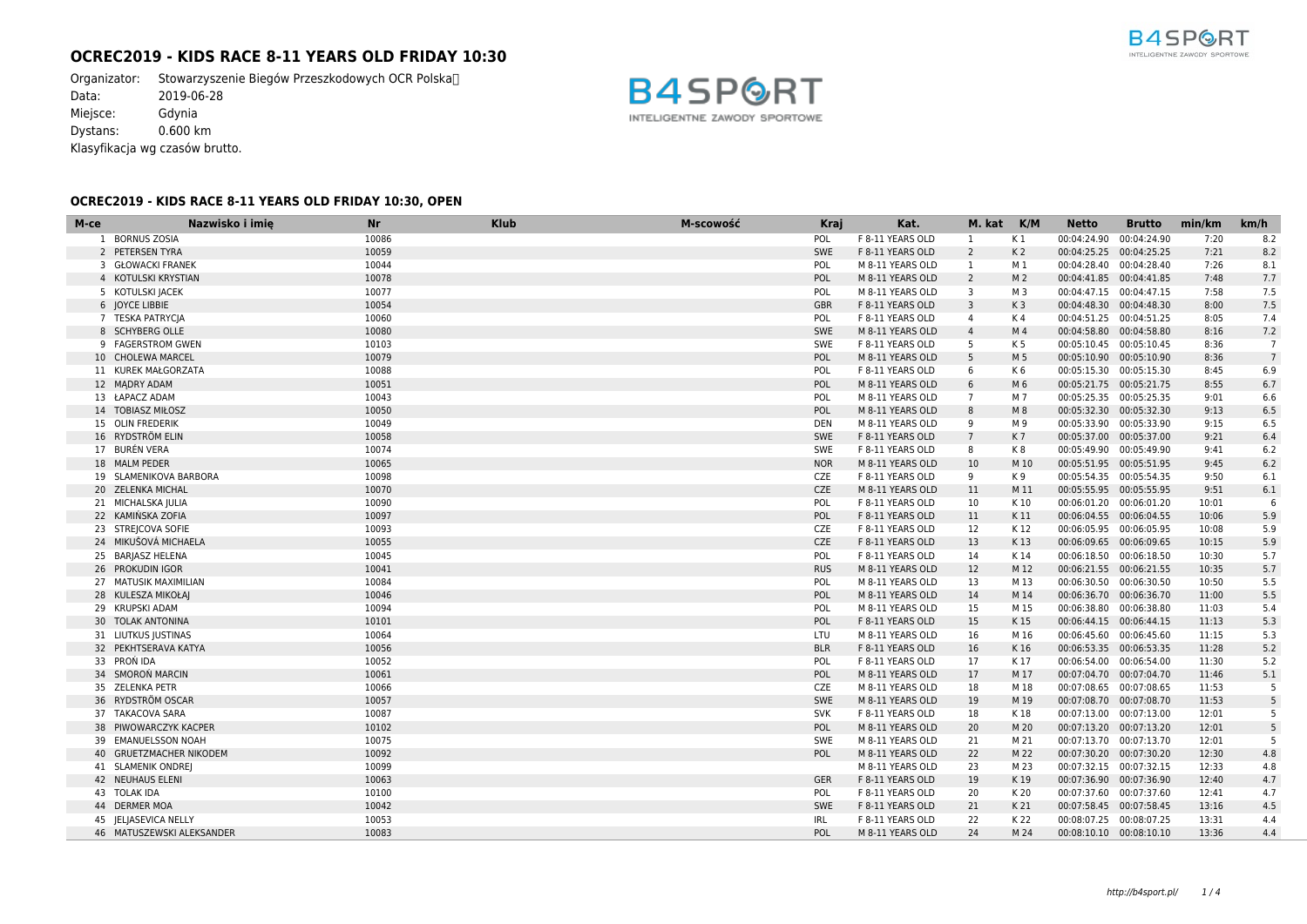#### **OCREC2019 - KIDS RACE 8-11 YEARS OLD FRIDAY 10:30, OPEN c.d.**

| M-ce                       | Nazwisko i imie | <b>Nr</b> | <b>Klub</b> | M-scowość | <b>Kraj</b> | Kat.             | M. kat | K/M  | Netto                   | <b>Brutto</b> | min/km | km/h |
|----------------------------|-----------------|-----------|-------------|-----------|-------------|------------------|--------|------|-------------------------|---------------|--------|------|
| 47 KVIKSTAD ANDREAS        |                 | 10081     |             |           | <b>NOR</b>  | M 8-11 YEARS OLD | 25     | M 25 | 00:08:11.00             | 00:08:11.00   | 13:38  | 4.4  |
| 48 KURAŚ PATRYCJA          |                 | 10104     |             |           | <b>POL</b>  | F 8-11 YEARS OLD | 23     | K 23 | 00:08:17.80             | 00:08:17.80   | 13:48  | 4.3  |
| 49 JANSSON PHILIP          |                 | 10048     |             |           | <b>SWE</b>  | M 8-11 YEARS OLD | 26     | M 26 | 00:09:07.55 00:09:07.55 |               | 15:11  | 3.9  |
| 50 PAPROCKA MAJA           |                 | 10096     |             |           | <b>POL</b>  | F 8-11 YEARS OLD | 24     | K 24 | 00:09:07.80 00:09:07.80 |               | 15:11  | 3.9  |
| 51 TOLAK TYMEK             |                 | 10069     |             |           | IRL.        | M 8-11 YEARS OLD | 27     | M 27 | 00:09:10.65             | 00:09:10.65   | 15:16  | 3.9  |
| 52 DICKEY SILAS            |                 | 10082     |             |           | <b>GER</b>  | M 8-11 YEARS OLD | 28     | M 28 | 00:09:56.60 00:09:56.60 |               | 16:33  | 3.6  |
| 53                         |                 | 10068     |             |           |             |                  |        |      | 00:11:01.75 00:11:01.75 |               | 18:21  | 3.3  |
| 54 NEUHAUS ILIAS           |                 | 10062     |             |           | <b>GER</b>  | M 8-11 YEARS OLD | 29     | M 29 | 00:14:23.65 00:14:23.65 |               | 23:58  | 2.5  |
| 55 GITNER MAKSYMILIAN      |                 | 10067     |             |           | POL         | M 8-11 YEARS OLD | 30     | M 30 | 00:16:46.60 00:16:46.60 |               | 27:56  | 2.1  |
| 56 MODRAKOWSKI MAKSYMILIAN |                 | 10047     |             |           | POL         | M 8-11 YEARS OLD | 31     | M 31 | 00:18:45.70 00:18:45.70 |               | 31:15  | 1.9  |
| 57 CHOMENTOWSKI EMIL       |                 | 10072     |             |           | <b>POL</b>  | M 8-11 YEARS OLD | 32     | M 32 | 00:21:37.70 00:21:37.70 |               | 36:01  | 1.7  |
| 58 MARCZEWSKI ANTONI       |                 | 10085     |             |           | POL         | M 8-11 YEARS OLD | 33     | M 33 | 00:22:00.45             | 00:22:00.45   | 36:40  | 1.6  |
| 59 BRZÓSKA AMELIA          |                 | 10095     |             |           | <b>POL</b>  | F 8-11 YEARS OLD | 25     | K 25 | 00:25:26.60             | 00:25:26.60   | 42:23  | 1.4  |
| 60 KOZICKA ZOSIA           |                 | 10089     |             |           | <b>POL</b>  | F 8-11 YEARS OLD | 26     | K 26 | 00:28:37.20             | 00:28:37.20   | 47:41  | 1.3  |

#### **OCREC2019 - KIDS RACE 8-11 YEARS OLD FRIDAY 10:30, 10:30**

| M-ce         | Nazwisko i imię        | Nr    | <b>Klub</b> | M-scowość | Kraj       | Kat.             | M. kat         | K/M            | <b>Netto</b>            | <b>Brutto</b> | min/km | km/h           |
|--------------|------------------------|-------|-------------|-----------|------------|------------------|----------------|----------------|-------------------------|---------------|--------|----------------|
|              | <b>BORNUS ZOSIA</b>    | 10086 |             |           | POL        | F 8-11 YEARS OLD |                | K 1            | 00:04:24.90             | 00:04:24.90   | 7:20   | 8.2            |
|              | 2 PETERSEN TYRA        | 10059 |             |           | SWE        | F 8-11 YEARS OLD | $\overline{2}$ | K <sub>2</sub> | 00:04:25.25 00:04:25.25 |               | 7:21   | 8.2            |
|              | 3 JOYCE LIBBIE         | 10054 |             |           | GBR        | F 8-11 YEARS OLD | 3              | K3             | 00:04:48.30 00:04:48.30 |               | 8:00   | 7.5            |
|              | 4 TESKA PATRYCIA       | 10060 |             |           | POL        | F 8-11 YEARS OLD | $\overline{4}$ | K <sub>4</sub> | 00:04:51.25             | 00:04:51.25   | 8:05   | 7.4            |
|              | 5 SCHYBERG OLLE        | 10080 |             |           | SWE        | M 8-11 YEARS OLD | 4              | M 4            | 00:04:58.80 00:04:58.80 |               | 8:16   | 7.2            |
|              | 6 FAGERSTROM GWEN      | 10103 |             |           | SWE        | F 8-11 YEARS OLD | 5              | K <sub>5</sub> | 00:05:10.45 00:05:10.45 |               | 8:36   | $\overline{7}$ |
|              | KUREK MAŁGORZATA       | 10088 |             |           | POL        | F 8-11 YEARS OLD | 6              | K 6            | 00:05:15.30             | 00:05:15.30   | 8:45   | 6.9            |
|              | 8 RYDSTRÖM ELIN        | 10058 |             |           | SWE        | F 8-11 YEARS OLD |                | K7             | 00:05:37.00 00:05:37.00 |               | 9:21   | 6.4            |
|              | 9 BURÉN VERA           | 10074 |             |           | SWE        | F 8-11 YEARS OLD | 8              | K8             | 00:05:49.90 00:05:49.90 |               | 9:41   | 6.2            |
|              | 10 SLAMENIKOVA BARBORA | 10098 |             |           | CZE        | F 8-11 YEARS OLD | 9              | K 9            | 00:05:54.35 00:05:54.35 |               | 9:50   | 6.1            |
|              | 11 MICHALSKA JULIA     | 10090 |             |           | POL        | F 8-11 YEARS OLD | 10             | K 10           | 00:06:01.20 00:06:01.20 |               | 10:01  | 6              |
|              | 12 KAMIŃSKA ZOFIA      | 10097 |             |           | POL        | F 8-11 YEARS OLD | 11             | K 11           | 00:06:04.55 00:06:04.55 |               | 10:06  | 5.9            |
|              | 13 STREJCOVA SOFIE     | 10093 |             |           | CZE        | F 8-11 YEARS OLD | 12             | K 12           | 00:06:05.95 00:06:05.95 |               | 10:08  | 5.9            |
|              | 14 MIKUŠOVÁ MICHAELA   | 10055 |             |           | CZE        | F 8-11 YEARS OLD | 13             | K13            | 00:06:09.65 00:06:09.65 |               | 10:15  | 5.9            |
|              | 15 BARJASZ HELENA      | 10045 |             |           | POL        | F 8-11 YEARS OLD | 14             | K 14           | 00:06:18.50             | 00:06:18.50   | 10:30  | 5.7            |
|              | 16 TOLAK ANTONINA      | 10101 |             |           | POL        | F 8-11 YEARS OLD | 15             | K 15           | 00:06:44.15 00:06:44.15 |               | 11:13  | 5.3            |
|              | 17 PEKHTSERAVA KATYA   | 10056 |             |           | <b>BLR</b> | F 8-11 YEARS OLD | 16             | K 16           | 00:06:53.35 00:06:53.35 |               | 11:28  | 5.2            |
| 18 PRON IDA  |                        | 10052 |             |           | POL        | F 8-11 YEARS OLD | 17             | K 17           | 00:06:54.00 00:06:54.00 |               | 11:30  | 5.2            |
|              | 19 TAKACOVA SARA       | 10087 |             |           | <b>SVK</b> | F 8-11 YEARS OLD | 18             | K 18           | 00:07:13.00 00:07:13.00 |               | 12:01  | -5             |
|              | 20 NEUHAUS ELENI       | 10063 |             |           | GER        | F 8-11 YEARS OLD | 19             | K 19           | 00:07:36.90 00:07:36.90 |               | 12:40  | 4.7            |
| 21 TOLAK IDA |                        | 10100 |             |           | POL        | F 8-11 YEARS OLD | 20             | K 20           | 00:07:37.60 00:07:37.60 |               | 12:41  | 4.7            |
|              | 22 DERMER MOA          | 10042 |             |           | SWE        | F 8-11 YEARS OLD | 21             | K 21           | 00:07:58.45 00:07:58.45 |               | 13:16  | 4.5            |
|              | 23 JELJASEVICA NELLY   | 10053 |             |           | <b>IRL</b> | F 8-11 YEARS OLD | 22             | K 22           | 00:08:07.25 00:08:07.25 |               | 13:31  | 4.4            |
|              | 24 KURAŚ PATRYCJA      | 10104 |             |           | POL        | F 8-11 YEARS OLD | 23             | K 23           | 00:08:17.80             | 00:08:17.80   | 13:48  | 4.3            |
|              | 25 PAPROCKA MAJA       | 10096 |             |           | POL        | F 8-11 YEARS OLD | 24             | K 24           | 00:09:07.80             | 00:09:07.80   | 15:11  | 3.9            |
|              | 26 BRZÓSKA AMELIA      | 10095 |             |           | POL        | F 8-11 YEARS OLD | 25             | K 25           | 00:25:26.60             | 00:25:26.60   | 42:23  | 1.4            |
|              | 27 KOZICKA ZOSIA       | 10089 |             |           | POL        | F 8-11 YEARS OLD | 26             | K 26           | 00:28:37.20             | 00:28:37.20   | 47:41  | 1.3            |

# **OCREC2019 - KIDS RACE 8-11 YEARS OLD FRIDAY 10:30, 10:35**

| M-ce              | Nazwisko i imie |       | <b>Klub</b> | M-scowość | Krai | Kat.             | M. kat | K/M            | Netto                   | <b>Brutto</b>           | min/km | km/h |
|-------------------|-----------------|-------|-------------|-----------|------|------------------|--------|----------------|-------------------------|-------------------------|--------|------|
| GŁOWACKI FRANEK   |                 | 10044 |             |           | POL  | M 8-11 YEARS OLD |        | M <sub>1</sub> |                         | 00:04:28.40 00:04:28.40 | 7:26   |      |
| KOTULSKI KRYSTIAN |                 | 10078 |             |           | POL  | M 8-11 YEARS OLD |        | M <sub>2</sub> |                         | 00:04:41.85 00:04:41.85 | 7:48   | 7.7  |
| KOTULSKI IACEK    |                 | 10077 |             |           | POL  | M 8-11 YEARS OLD |        | M 3            |                         | 00:04:47.15 00:04:47.15 | 7:58   |      |
| 4 CHOLEWA MARCEL  |                 | 10079 |             |           | POL  | M 8-11 YEARS OLD |        | M 5            | 00:05:10.90 00:05:10.90 |                         | 8:36   |      |
| MADRY ADAM        |                 | 10051 |             |           | POL  | M 8-11 YEARS OLD |        | M 6            |                         | 00:05:21.75 00:05:21.75 | 8:55   |      |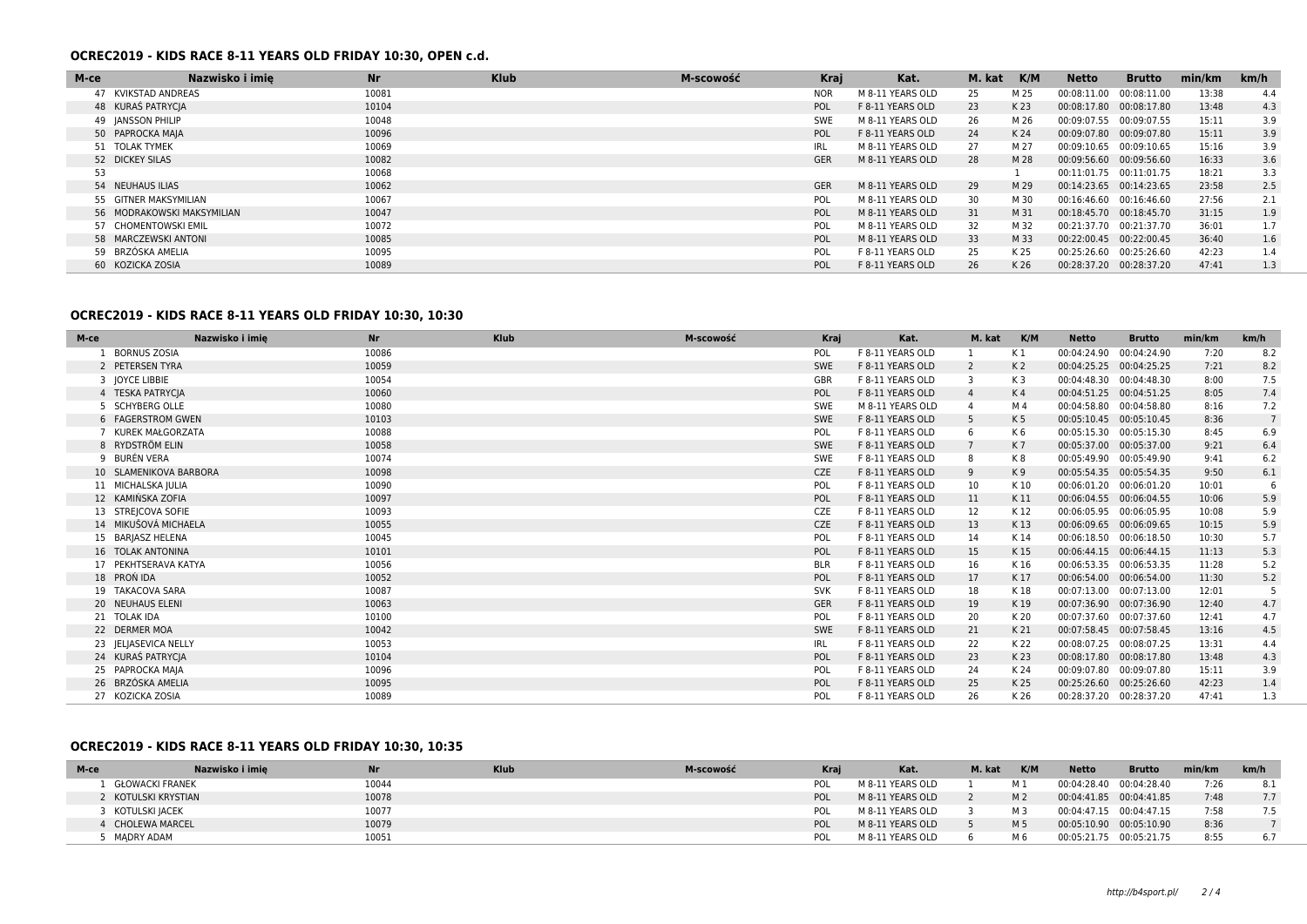#### **OCREC2019 - KIDS RACE 8-11 YEARS OLD FRIDAY 10:30, 10:35 c.d.**

| M-ce | Nazwisko i imie            | <b>Nr</b> | <b>Klub</b> | M-scowość | <b>Kraj</b> | Kat.             | M. kat | K/M  | Netto                   | <b>Brutto</b> | min/km | km/h |
|------|----------------------------|-----------|-------------|-----------|-------------|------------------|--------|------|-------------------------|---------------|--------|------|
|      | 6 ŁAPACZ ADAM              | 10043     |             |           | POL         | M 8-11 YEARS OLD | 7      | M 7  | 00:05:25.35 00:05:25.35 |               | 9:01   | 6.6  |
|      | 7 TOBIASZ MIŁOSZ           | 10050     |             |           | POL         | M 8-11 YEARS OLD | 8      | M8   | 00:05:32.30 00:05:32.30 |               | 9:13   | 6.5  |
|      | 8 OLIN FREDERIK            | 10049     |             |           | <b>DEN</b>  | M 8-11 YEARS OLD | 9      | M 9  | 00:05:33.90 00:05:33.90 |               | 9:15   | 6.5  |
|      | 9 MALM PEDER               | 10065     |             |           | <b>NOR</b>  | M 8-11 YEARS OLD | 10     | M 10 | 00:05:51.95 00:05:51.95 |               | 9:45   | 6.2  |
|      | 10 ZELENKA MICHAL          | 10070     |             |           | CZE         | M 8-11 YEARS OLD | 11     | M 11 | 00:05:55.95 00:05:55.95 |               | 9:51   | 6.1  |
|      | 11 PROKUDIN IGOR           | 10041     |             |           | <b>RUS</b>  | M 8-11 YEARS OLD | 12     | M 12 | 00:06:21.55 00:06:21.55 |               | 10:35  | 5.7  |
|      | 12 MATUSIK MAXIMILIAN      | 10084     |             |           | POL         | M 8-11 YEARS OLD | 13     | M 13 | 00:06:30.50 00:06:30.50 |               | 10:50  | 5.5  |
|      | 13 KULESZA MIKOŁAJ         | 10046     |             |           | POL         | M 8-11 YEARS OLD | 14     | M 14 | 00:06:36.70 00:06:36.70 |               | 11:00  | 5.5  |
|      | 14 KRUPSKI ADAM            | 10094     |             |           | POL         | M 8-11 YEARS OLD | 15     | M 15 | 00:06:38.80 00:06:38.80 |               | 11:03  | 5.4  |
|      | 15 LIUTKUS JUSTINAS        | 10064     |             |           | LTU         | M 8-11 YEARS OLD | 16     | M 16 | 00:06:45.60 00:06:45.60 |               | 11:15  | 5.3  |
|      | 16 SMOROŃ MARCIN           | 10061     |             |           | POL         | M 8-11 YEARS OLD | 17     | M 17 | 00:07:04.70 00:07:04.70 |               | 11:46  | 5.1  |
|      | 17 ZELENKA PETR            | 10066     |             |           | CZE         | M 8-11 YEARS OLD | 18     | M 18 | 00:07:08.65 00:07:08.65 |               | 11:53  | 5    |
|      | 18 RYDSTRÖM OSCAR          | 10057     |             |           | SWE         | M 8-11 YEARS OLD | 19     | M 19 | 00:07:08.70 00:07:08.70 |               | 11:53  | 5    |
|      | 19 PIWOWARCZYK KACPER      | 10102     |             |           | POL         | M 8-11 YEARS OLD | 20     | M 20 | 00:07:13.20 00:07:13.20 |               | 12:01  | 5    |
|      | 20 EMANUELSSON NOAH        | 10075     |             |           | SWE         | M 8-11 YEARS OLD | 21     | M 21 | 00:07:13.70 00:07:13.70 |               | 12:01  | 5    |
|      | 21 GRUETZMACHER NIKODEM    | 10092     |             |           | POL         | M 8-11 YEARS OLD | 22     | M 22 | 00:07:30.20 00:07:30.20 |               | 12:30  | 4.8  |
|      | 22 SLAMENIK ONDREJ         | 10099     |             |           |             | M 8-11 YEARS OLD | 23     | M 23 | 00:07:32.15 00:07:32.15 |               | 12:33  | 4.8  |
|      | 23 MATUSZEWSKI ALEKSANDER  | 10083     |             |           | POL         | M 8-11 YEARS OLD | 24     | M 24 | 00:08:10.10 00:08:10.10 |               | 13:36  | 4.4  |
|      | 24 KVIKSTAD ANDREAS        | 10081     |             |           | <b>NOR</b>  | M 8-11 YEARS OLD | 25     | M 25 | 00:08:11.00 00:08:11.00 |               | 13:38  | 4.4  |
|      | 25 JANSSON PHILIP          | 10048     |             |           | <b>SWE</b>  | M 8-11 YEARS OLD | 26     | M 26 | 00:09:07.55 00:09:07.55 |               | 15:11  | 3.9  |
|      | 26 TOLAK TYMEK             | 10069     |             |           | IRL         | M 8-11 YEARS OLD | 27     | M 27 | 00:09:10.65 00:09:10.65 |               | 15:16  | 3.9  |
|      | 27 DICKEY SILAS            | 10082     |             |           | <b>GER</b>  | M 8-11 YEARS OLD | 28     | M 28 | 00:09:56.60 00:09:56.60 |               | 16:33  | 3.6  |
|      | 28 NEUHAUS ILIAS           | 10062     |             |           | GER         | M 8-11 YEARS OLD | 29     | M 29 | 00:14:23.65 00:14:23.65 |               | 23:58  | 2.5  |
|      | 29 GITNER MAKSYMILIAN      | 10067     |             |           | POL         | M 8-11 YEARS OLD | 30     | M 30 | 00:16:46.60 00:16:46.60 |               | 27:56  | 2.1  |
|      | 30 MODRAKOWSKI MAKSYMILIAN | 10047     |             |           | POL         | M 8-11 YEARS OLD | 31     | M 31 | 00:18:45.70 00:18:45.70 |               | 31:15  | 1.9  |
|      | 31 CHOMENTOWSKI EMIL       | 10072     |             |           | POL         | M 8-11 YEARS OLD | 32     | M 32 | 00:21:37.70 00:21:37.70 |               | 36:01  | 1.7  |
|      | 32 MARCZEWSKI ANTONI       | 10085     |             |           | POL         | M 8-11 YEARS OLD | 33     | M 33 | 00:22:00.45 00:22:00.45 |               | 36:40  | 1.6  |

# **OCREC2019 - KIDS RACE 8-11 YEARS OLD FRIDAY 10:30, F 8-11 Years Old**

| M-ce | Nazwisko i imie       | <b>Nr</b> | <b>Klub</b> | M-scowość | Kraj       | Kat.             | M. kat          | K/M            | <b>Netto</b>            | <b>Brutto</b> | min/km | km/h |
|------|-----------------------|-----------|-------------|-----------|------------|------------------|-----------------|----------------|-------------------------|---------------|--------|------|
|      | <b>BORNUS ZOSIA</b>   | 10086     |             |           | <b>POL</b> | F 8-11 YEARS OLD |                 | K 1            | 00:04:24.90             | 00:04:24.90   | 7:20   | 8.2  |
|      | 2 PETERSEN TYRA       | 10059     |             |           | SWE        | F 8-11 YEARS OLD | 2               | K 2            | 00:04:25.25 00:04:25.25 |               | 7:21   | 8.2  |
|      | 3 JOYCE LIBBIE        | 10054     |             |           | GBR        | F 8-11 YEARS OLD | 3               | K 3            | 00:04:48.30 00:04:48.30 |               | 8:00   | 7.5  |
|      | 4 TESKA PATRYCIA      | 10060     |             |           | POL        | F 8-11 YEARS OLD | $\overline{4}$  | K <sub>4</sub> | 00:04:51.25 00:04:51.25 |               | 8:05   | 7.4  |
|      | 5 FAGERSTROM GWEN     | 10103     |             |           | SWE        | F 8-11 YEARS OLD |                 | K 5            | 00:05:10.45 00:05:10.45 |               | 8:36   |      |
|      | 6 KUREK MAŁGORZATA    | 10088     |             |           | POL        | F 8-11 YEARS OLD | 6               | K6             | 00:05:15.30 00:05:15.30 |               | 8:45   | 6.9  |
|      | 7 RYDSTRÖM ELIN       | 10058     |             |           | <b>SWE</b> | F 8-11 YEARS OLD |                 | K 7            | 00:05:37.00 00:05:37.00 |               | 9:21   | 6.4  |
|      | 8 BURÉN VERA          | 10074     |             |           | SWE        | F 8-11 YEARS OLD | 8               | K8             | 00:05:49.90 00:05:49.90 |               | 9:41   | 6.2  |
|      | 9 SLAMENIKOVA BARBORA | 10098     |             |           | CZE        | F 8-11 YEARS OLD | 9               | K 9            | 00:05:54.35 00:05:54.35 |               | 9:50   | 6.1  |
|      | 10 MICHALSKA JULIA    | 10090     |             |           | POL        | F 8-11 YEARS OLD | 10 <sup>°</sup> | K 10           | 00:06:01.20             | 00:06:01.20   | 10:01  | 6    |
|      | 11 KAMIŃSKA ZOFIA     | 10097     |             |           | POL        | F 8-11 YEARS OLD | 11              | K 11           | 00:06:04.55 00:06:04.55 |               | 10:06  | 5.9  |
|      | 12 STREJCOVA SOFIE    | 10093     |             |           | CZE        | F 8-11 YEARS OLD | 12              | K 12           | 00:06:05.95 00:06:05.95 |               | 10:08  | 5.9  |
|      | 13 MIKUŠOVÁ MICHAELA  | 10055     |             |           | CZE        | F 8-11 YEARS OLD | 13              | K 13           | 00:06:09.65 00:06:09.65 |               | 10:15  | 5.9  |
|      | 14 BARJASZ HELENA     | 10045     |             |           | POL        | F 8-11 YEARS OLD | 14              | K 14           | 00:06:18.50 00:06:18.50 |               | 10:30  | 5.7  |
|      | 15 TOLAK ANTONINA     | 10101     |             |           | <b>POL</b> | F 8-11 YEARS OLD | 15              | K 15           | 00:06:44.15 00:06:44.15 |               | 11:13  | 5.3  |
|      | 16 PEKHTSERAVA KATYA  | 10056     |             |           | <b>BLR</b> | F 8-11 YEARS OLD | 16              | K 16           | 00:06:53.35 00:06:53.35 |               | 11:28  | 5.2  |
|      | 17 PRON IDA           | 10052     |             |           | POL        | F 8-11 YEARS OLD | 17              | K 17           | 00:06:54.00 00:06:54.00 |               | 11:30  | 5.2  |
|      | 18 TAKACOVA SARA      | 10087     |             |           | <b>SVK</b> | F 8-11 YEARS OLD | 18              | K 18           | 00:07:13.00 00:07:13.00 |               | 12:01  |      |
|      | 19 NEUHAUS ELENI      | 10063     |             |           | GER        | F 8-11 YEARS OLD | 19              | K 19           | 00:07:36.90 00:07:36.90 |               | 12:40  | 4.7  |
|      | 20 TOLAK IDA          | 10100     |             |           | POL        | F 8-11 YEARS OLD | 20              | K 20           | 00:07:37.60 00:07:37.60 |               | 12:41  | 4.7  |
|      | 21 DERMER MOA         | 10042     |             |           | <b>SWE</b> | F 8-11 YEARS OLD | 21              | K 21           | 00:07:58.45 00:07:58.45 |               | 13:16  | 4.5  |
|      | 22 JELJASEVICA NELLY  | 10053     |             |           | <b>IRL</b> | F 8-11 YEARS OLD | 22              | K 22           | 00:08:07.25             | 00:08:07.25   | 13:31  | 4.4  |
|      | 23 KURAŚ PATRYCJA     | 10104     |             |           | POL        | F 8-11 YEARS OLD | 23              | K 23           | 00:08:17.80             | 00:08:17.80   | 13:48  | 4.3  |
|      | 24 PAPROCKA MAJA      | 10096     |             |           | POL        | F 8-11 YEARS OLD | 24              | K 24           | 00:09:07.80             | 00:09:07.80   | 15:11  | 3.9  |
|      | 25 BRZÓSKA AMELIA     | 10095     |             |           | POL        | F 8-11 YEARS OLD | 25              | K 25           | 00:25:26.60 00:25:26.60 |               | 42:23  | 1.4  |